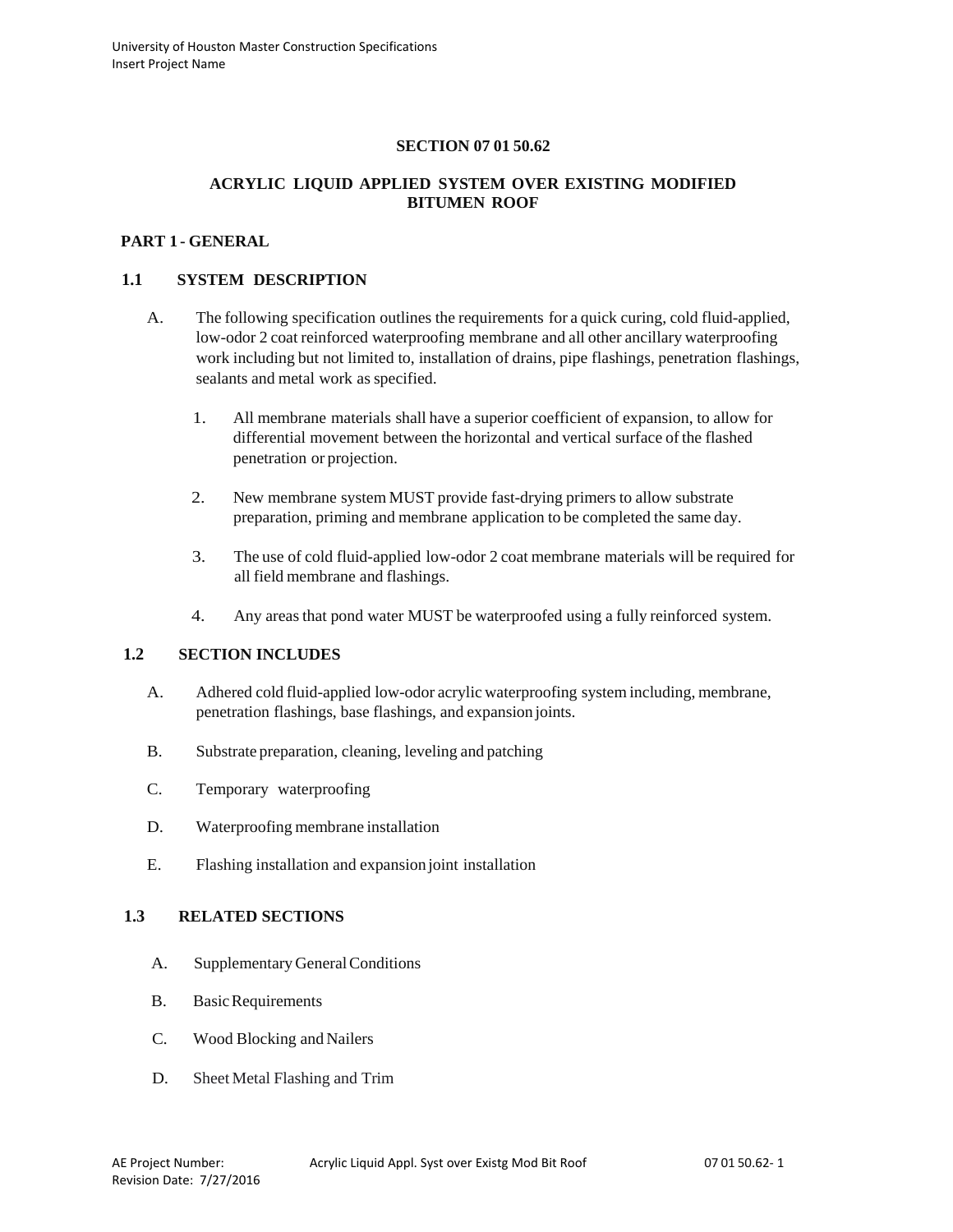# **1.4 REFERENCES**

- A American Society for Testing and Materials (ASTM) C 836 Standard Specification for High SolidsContent, ColdLiquid-Applied Elastomeric Waterproofing Membrane.
- B. National Roofing Contractors Association (NRCA) Roofing and Waterproofing Manual.
- C. ACI-308 -Recommended Practice forCuring Concrete
- D. ASTM -D638 -Test Methods for Tensile Properties of Plastics
- E. ASTM D4258 Standard Practice for Surface Cleaning Concrete for Coatings
- F. ASTM D4259 Standard Practice for Abrading Concrete
- G. ASTM D4541 -Method for Pull-Off Strength of Coatings using Portable Adhesion Tester
- H. ASTM -E96(A) -Test Methods of Moisture Transmission of Material
- I. ASTM E-108, ANSI/UL 790 forfire resistance
- J. Steel Structures Painting Council (SSPC)

#### 15 SUBMITTALS FOR REVIEW

- A Membrane SystemProduct Data: Provide current standard printed product literature indicating characteristics of membrane materials, flashing materials, components, and accessories product specification and installation.
- B. Product Samples: Submit product samples of membrane and flashing materials showing color, texture, thickness and surfacing representative of the proposed system for review and approval by the Owner's Representative.
- C. Submit sample copies of both the Manufacturer and Applicator warranties for the periods stipulated. Each specimen must be a preprinted representative sample of the issuing company's standard warranty for the system specified.
- D. Membrane Shop Drawings: Submit shop drawings of cold fluid-applied reinforced low-odor roof coating membrane showing all a project plan, size, flashing details, and attachment for review and approval by the Owner's Representative and Membrane Manufacturer.

# 1.6 QUALITY ASSURANCE

- A Membrane Manufacturer: Company specializing in manufacturing the products specified in this section with ten (10) years documented experience. Membrane Manufacturer shall submit the following certifications forreview:
	- 1. Substrates and conditions are acceptable for purpose of providing specified warranty.
	- 2. Materials supplied shall meet the specified requirements.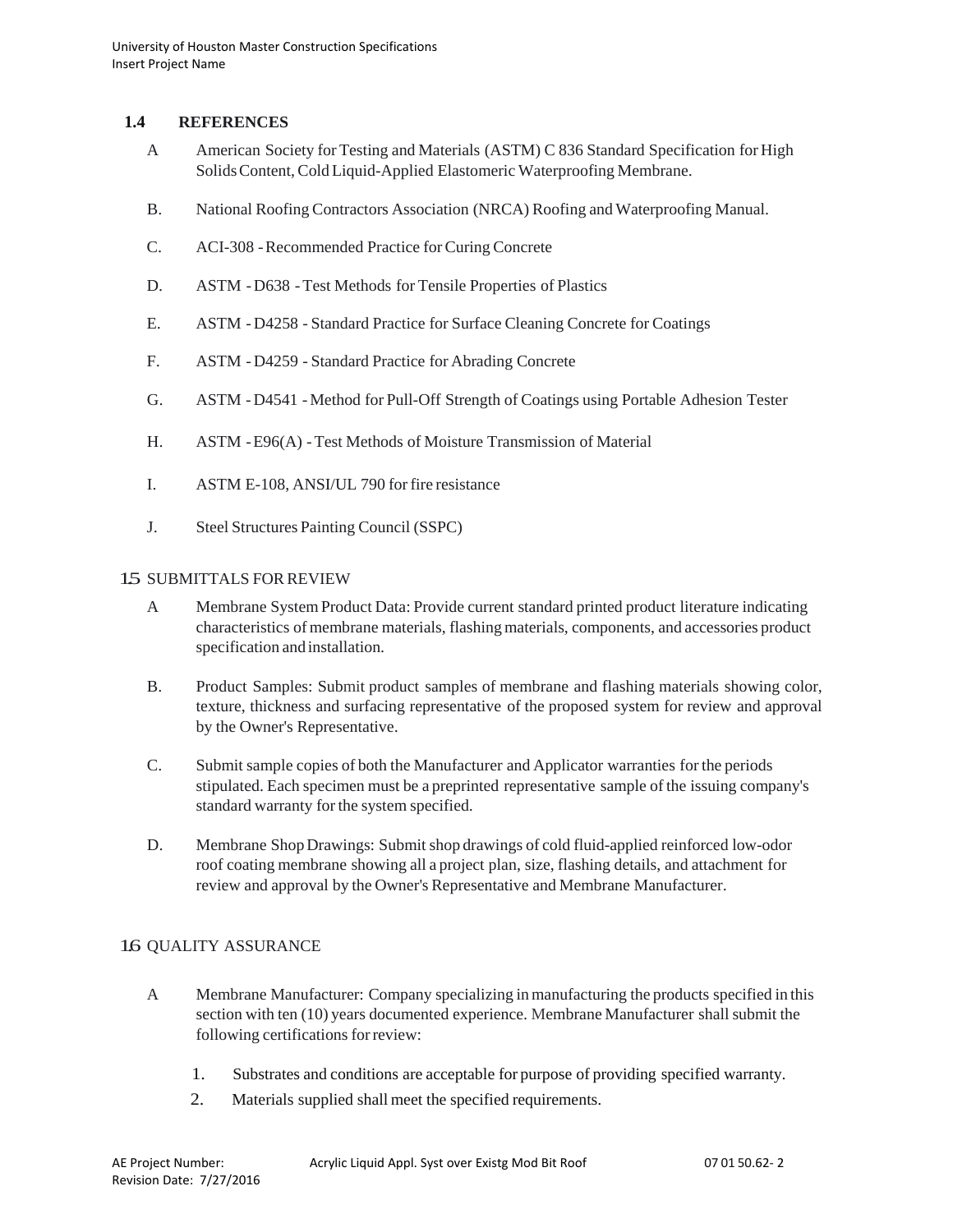- B. Applicator: Company specializing in performing the work of this section with (3) years documented experience and approved by system manufacturer for warranted membrane installation. Applicator shall submit the following certification forreview:
	- 1. Applicator shall submit documentation from the membrane manufacturer to verify contractor's status as an approved applicator for warranted installations.
- C. Evaluate moisture content of substrate materials. Constructor shall determine substrate moisture content throughout the work and record with Daily Inspection Reports or other form of reporting acceptable to the Owner or designated Representative, and Membrane Manufacturer.
- D. Monitor quantities of installed materials. Monitor application of resin mixture, reinforcing fleece and flashing. Perform Work in accordance with manufacturer's instructions.
- E. Mock-up areas shall be used to determine required methods and tools to obtain degree of substrate preparation required by the membrane manufacturer. Conduct tests asrequired to verify that substrate preparation meets specified requirements. Tests shall include, but are not limited to, tensile bond strength and moisture content of substrate.
	- 1. Prepare and clean a three (3) foot  $(0.9 \text{ m})$  by three (3) foot  $(0.9 \text{ m})$  area of each substrate material type.
	- 2. Submit findings in writing to Owner or his designated Representative and Membrane Manufacturer.
	- 3. Mock-up areas shall be maintained for quality control for the entire project.

# 1.7 **REGULATORY REQUIREMENTS**

- A. Conform to applicable building and jurisdictional codes for roofing/waterproofing assembly and fire resistance requirements.
- B. Comply with requirements of OSHA, NIOSH or local governing authority for work place safety.
- C. Comply with authority or agency "Confined Space Policy" during and throughout all work to be performed.

# 1.8 **PRE-INSTALLATION MEETING**

A. Convene a pre-installation meeting at the job site (1) week before starting work of this section. Require attendance of parties directly affecting work of this section, including but not limited to, Architect, and Owner's Representative, Roofing/Waterproofing Contractor, and Membrane Manufacturer's Representative. Review roofing/waterproofing preparation and installation procedures, coordination and scheduling required with related work, and condition and structural loading limitations of deck/substrate.

# 1.9 **DELIVERY, STORAGE,ANDPROTECTION**

A. The Contractor together with the Owner or his designated Representative shall define a storage area for all components. The area shall be cool, dry, out of direct sunlight, and in accordance with manufacturer's recommendations and relevant regulatory agencies. Materials shall not be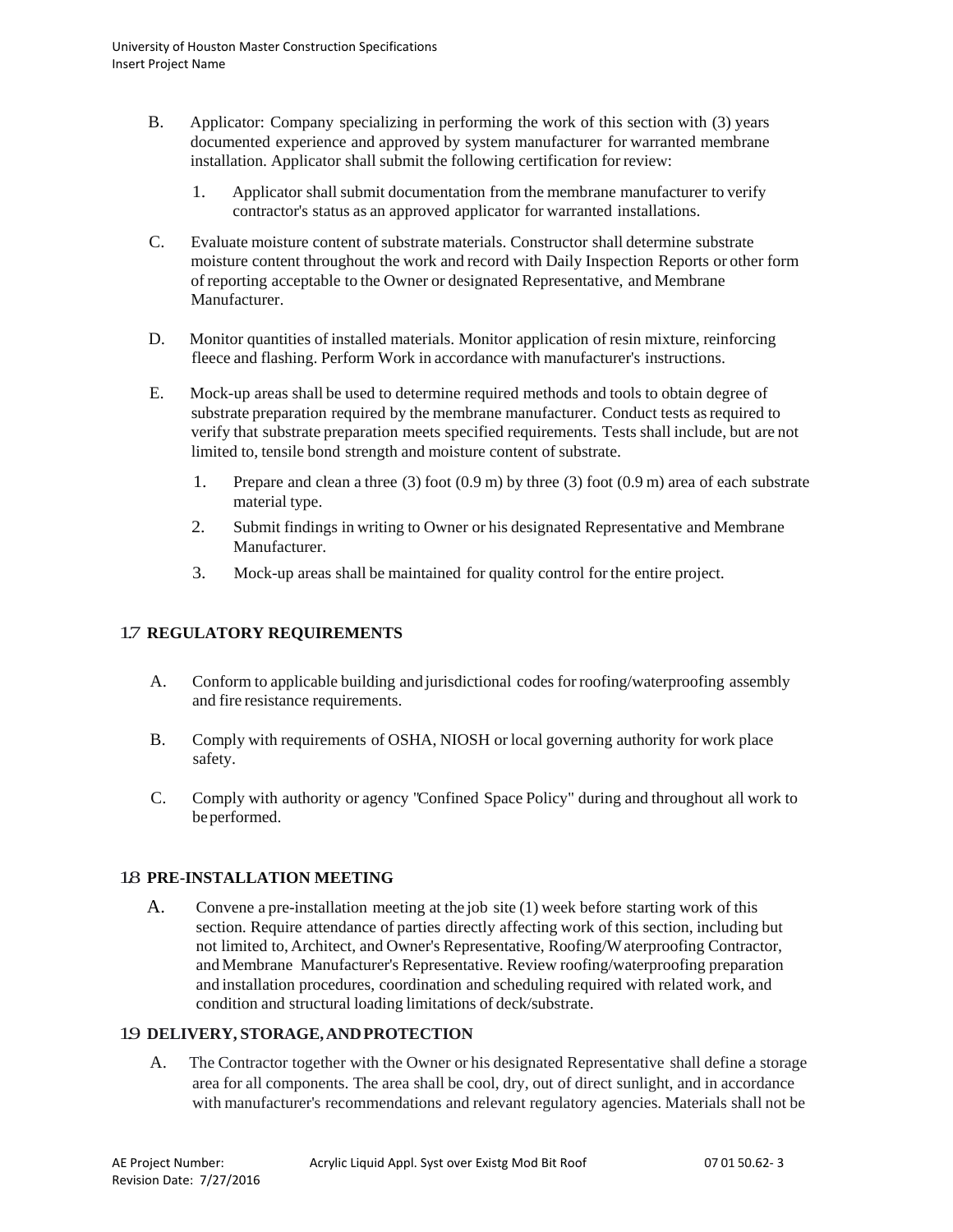stored in quantities that will exceed design loads, damage substrate materials, hinder installation or drainage.

- B. Store solvent-bearing solutions, resins, additives, inhibitors or adhesives in accordance with the MSDS and/or local fire authority. After partial use of materials replace lids promptly and tightly to prevent contamination.
- C. Roll goods shall be stored horizontally on platforms sufficiently elevated to prevent contact with water and other contaminants. DO NOT use rolls which are wet, dirty or have damaged ends.
- D. Roofing/waterproofing materials must be kept dry at all times. If stored outside, raise materials above ground or roof level on pallets and cover with a tarpaulin or other waterproof material. Plastic wrapping installed at the factory should not be used as outside storage covers.
- E. Follow manufacturer's directions for protection of materials prior to and during installation. Do not use materials which have been damaged to the point that they will not perform as specified. Fleece reinforcing materials must be clean, dry and free of all contaminants.
- F. Copies of all current MSDS for all components shall be kept on site. Provide any and all crewmembers with appropriate safety data information and training as it relates to the specific chemical compound he or she may be expected to deal with. Each crewmember shall be fully aware of first-aid measures to be undertaken in case of incidents. Comply with requirements of OSHA, NIOSH or local governing authority for work place safety.

# **1.10 ENVIRONMENTAL REQUIREMENTS**

A. Do not apply roofing/waterproofing membrane during or with the threat of inclement weather.

# **B. Application of cold fluid-applied reinforced low-odor roof coating roofing/waterproofing membrane may proceed while substrate temperature is between 41 °F and 104 °F providing the substrate is a minimum of 5 °F above the dew point.**

- C. When substrate temperatures are at or expected to fall below 41 °F (0 °C) or reach 104 °F or higher, follow Membrane System Manufacturer's recommendations for weather related restrictions and application procedures.
- D. Ensure that substrate materials are dry and free of contaminants. DO NOT commence with the application unless substrate conditions are suitable. Contractor shall demonstrate that substrate conditions are suitable for the application of the materials.
- E. Where required by the Owner or his designated Representative, Contractor shall implement odor control and elimination measures prior to and during the application of the roofing/waterproofing materials. Control/elimination measures shall be field tested at off-hours and typically consists of one (1) or a multiple of the following measures:
	- 1. Sealing of air intakes with activated carbon filters. Install filters in accordance with requirements and recommendations of the filter manufacturer. Seal filters atjoints and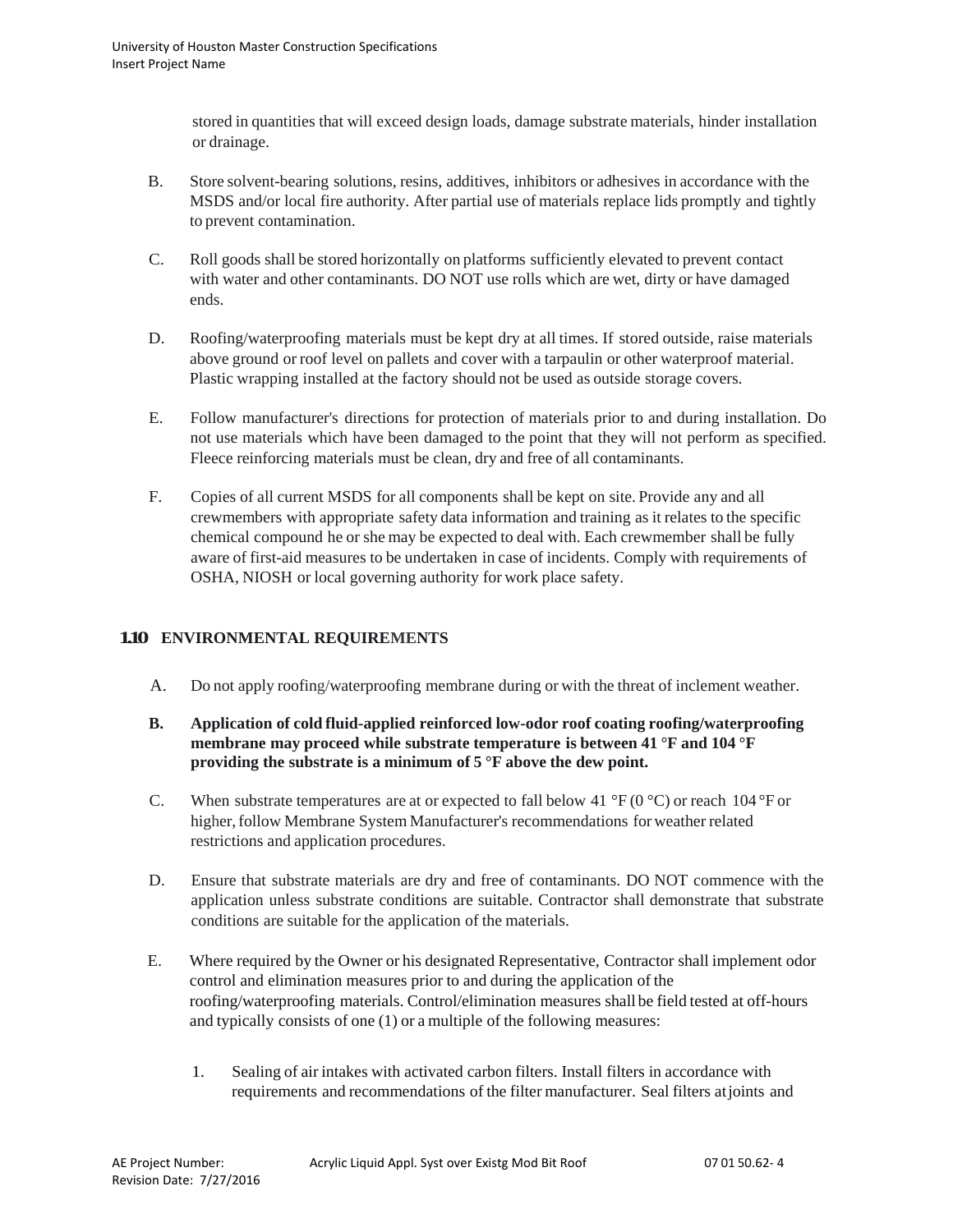against building exterior walls to prevent leakage of unfiltered air where required due to size of intake opening. Provide track system to secure filters.

- 2. Erection and use of moveable enclosure(s) sized to accommodate work area(s) and stationary enclosure for resin mixing station. Enclosure shall be field constructed or premanufactured of fire retardant materials in compliance with local code requirements in accordance with requirements of the Owner or his designated Representative. Equipment enclosure(s) with mechanical air intake/ exhaust openings and Odor Control Air Cleaners, asrequired to clean enclosed air volume and to prevent odor migration outside the enclosure. Exhaust opening shall be sealed with activated carbon filter.
- 3. Placement of odor elimination stations inside and outside of the enclosure(s) asrequired by field condition, in coordination with the Owner or his designated Representative.
- 4. Protection of Contractor personnel and occupants ofthe structure and surrounding buildings as necessary to comply with requirements of OSHA, NIOSH and/or governing local authority.
- 5. When disposing of all refuse or unused materials, observe all EPA, OSHA or local disposalrequirements.

# **1.11 COORDINATION &PROTECTION**

- A. Coordinate the work with the installation of associated metal flashings, accessories, appurtenances, etc. asthe work of this section proceeds.
- B. Building components shall be protected adequately (with tarp or other suitable material) from soil, stains, or spills at all hoisting points and areas of application. Contractor shall be responsible for preventing damage from any operation under its Contract. Any such damage shall be repaired at Contractor's expense to Owner's satisfaction or be restored to original condition.
- C. Provide barricades, retaining ropes, safety elements (active/passive) and any appropriate signage required by OSHA, NIOSH, and NSC and/orthe Owner or designated Representative.
- D. Protect finished roofing/waterproofing membrane from damage by other trades. Do not allow waste products containing petroleum, grease, acid, solvents, vegetable ormineral oil, animal oil, animal fat, etc. or direct steam venting to come into direct contact with the membrane. Contact membrane manufacturer for further exposure limitation and restrictions.

# **1.12 WARRANTY**

- A. Manufacturer's Premier Warranty: Provide Ten (10) Year NOL manufacturer's warranty under provisions of this section. This warranty provides for cost of labor and materials for loss of watertightness, limited to amounts necessary to effect repairs necessitated by either defective material or defects in related installation workmanship, with no dollar limitation (''NDL").
- B. Waterproofing Contractor's Warranty: Provide Two (2) year "Applicator Maintenance Warranty" covering workmanship for all work of this section including installation of membrane, flashings, metal work, and roofing/waterproofing accessories.
- C. Submit (2) executed copies of both the manufacturer and applicator warranties for the periods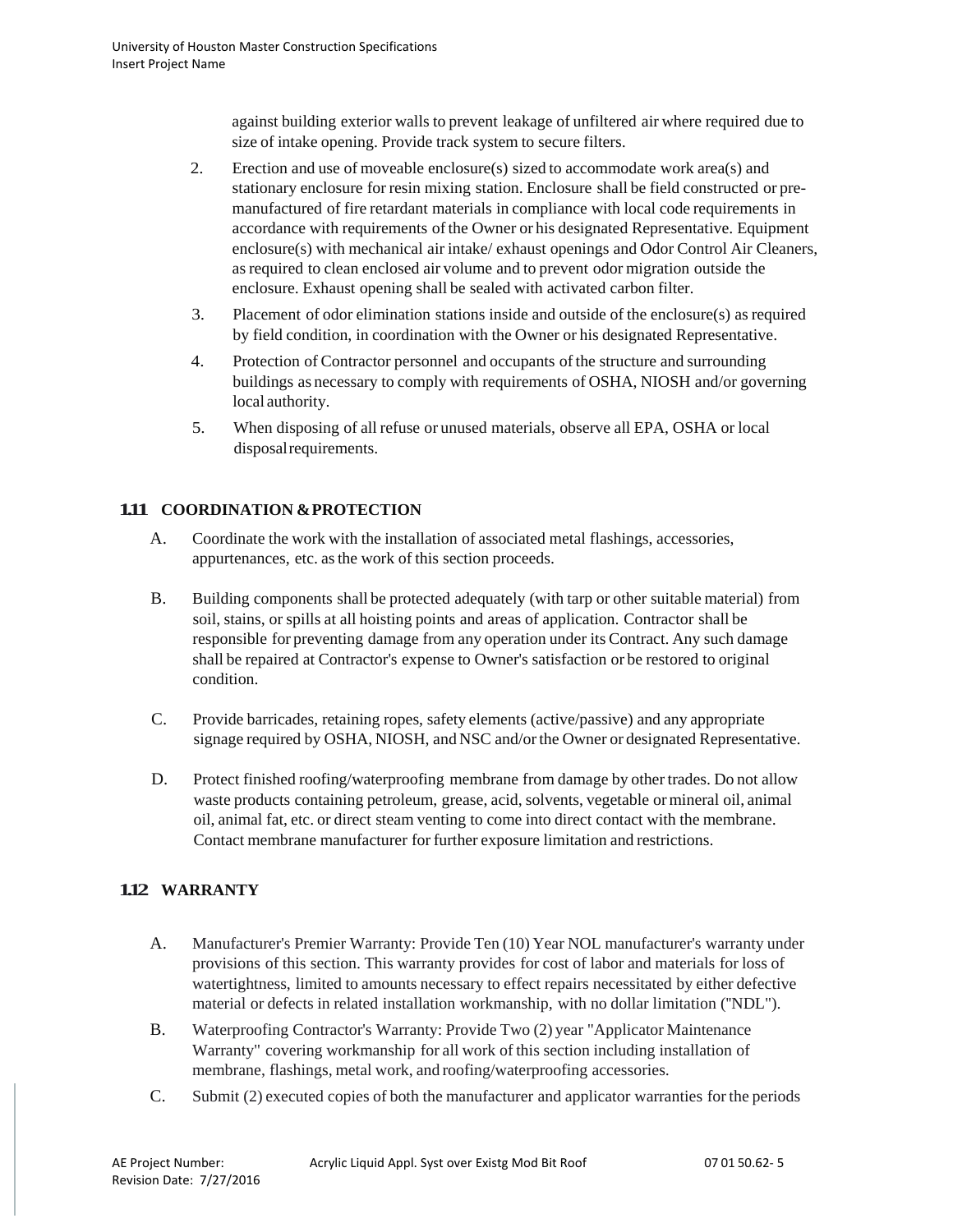stipulated, starting from the date of substantial completion. Each warranty must be signed by an authorized representative of the issuing company.

# PART 2 -PRODUCTS

### 2.1 GENERAL

A. The products herein specified are totally pre-engineered products of the listed manufacturer and establish criteria for this project.

### 2.2 MANUFACTURERS -MEMBRANE

- A. Membrane: Two coat reinforced liquid applied acrylic roof coating. Provide products manufactured and supplied by the following:
	- 1. R Nova Plus Peach Base Coat and R Nova Plus White Top Coat by Soprema, Inc., Wadsworth, Ohio
	- 2. ASTEC Re-Ply Roof Reinforced Roofing System, Application Specification # AC- 2014-A & MB-15, Inverness Florida
	- 3. Western Colloid's FARR Fluid Applied Reinforced Roofing Systems, Los Angeles, California

### 2.3 FLASHINGS

- A. Membrane Flashings: Two coat reinforced liquid applied acrylic roof coating. Provide products manufactured and supplied by the following:
	- 1. R Nova Plus Peach Base Coat and R Nova Plus White Top Coat by Soprema, Inc., Wadsworth, Ohio
	- 2. Re-Ply 2000 Base Coat and Re-Ply 2000 Finish Coat by ASTEC Re-Ply Roof Systems, Inverness Florida.
	- 3. Western Colloid's FARR -Fluid Applied Reinforced Roofing Systems

#### 2.4 ACCESSORIES

- A. Reinforcement Fleece: material shall be 100% polyester non-woven, stitch bonded, heatset fabric.
- B. Sealants: Must be provided by coating manufacturer and included in the material warranty.
- C. Tools, Accessories, and Cleaners: Supplied and/or approved by membrane manufacturer for product installation.
- D. Topcoat Surfacing Aggregate at Roof Hatches: Kiln-dried Surfacing Silica Sand shall be washed, kiln-dried, and dust-free with the following size specification:
	- 1. Pedestrian Traffic: 0.4 0.8 mm in a 4 ft. by 4 ft. area

#### PART 3 - EXECUTION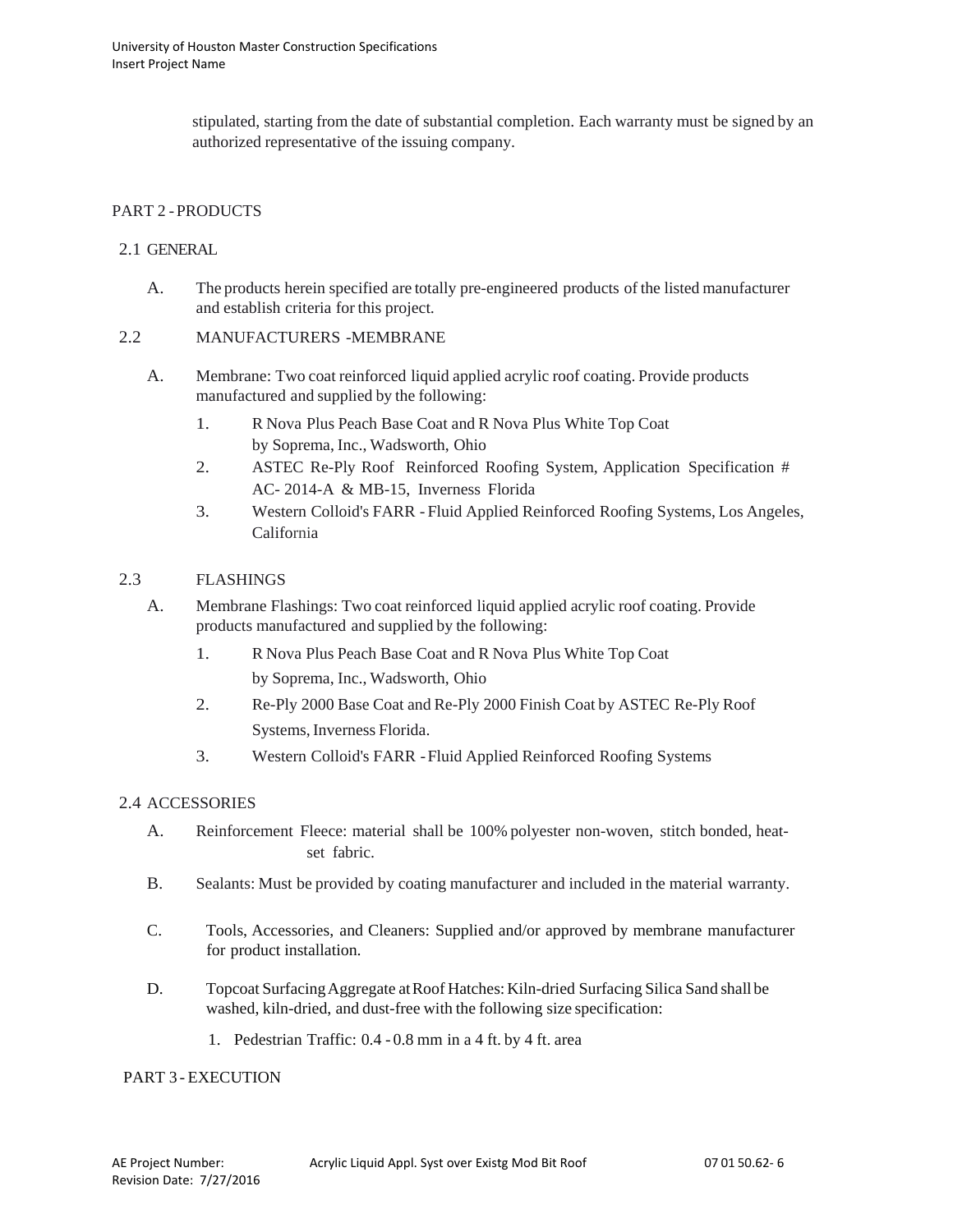# 3.1 EXAMINATION

- A. Verify that surfaces and site conditions are ready to receive work.
- B. Verify deck/substrate openings, curbs, and protrusions through deck/substrate, wood cant strips and reglets are in place and solidly set.
- C. Verify deck/substrate is structurally supported, secure and sound.

# 3.2 PREPARATION OF SUBSTRATE

- A. General:
	- 1. Prior to beginning any work on roofs, install drain through drain screens in all drains by Roof Top Drain Filters by Guardian or Roof Top Foam filters by TJM Innovations, LLC. All loose granules dirt and debris should be vacuumed from the roof.
	- 2. All blisters need to be "X"- cut and patched with a smooth sanded top surface, heat weldable modified bitumen membrane.
	- 3. Areas with excessive asphalt bleed out need to be heated and trowel smoothed orremoved from the surface.
	- 4. All metal penetrations to receive liquid flashings are to be cleaned per coating manufacturer's guidelines.
	- *5.* Lightning protection penetrations need to be encased in PVC piping utilizing a PVC cap with nut, washer and rubber gasket down to the roof deck. Lightning protection isto be re-certified once this work is complete.
	- 6. All overflow drains without strainers are to receive aluminum adjustable Drain Guards by Marathon drains.
	- 7. Where equipment is stored i.e. swing arms and were foot traffic is expected install a layer of granulated modified bitumen in that area prior to coating
	- 8. Once the above has been completed a light power washing of the surface is required.
- B. Steel/Metal:
	- 1. Clean and prepare metal surfaces to near white metal in accordance with SSPC SP3 (power tool clean) or asrequired by membrane manufacturer. Extend preparation a minimum of three (3) inches beyond the termination of the membrane flashing materials. Notch steel surfaces to provide a rust-stop.
	- 2. Stainless steel (series 400, 300) shall be abraded to provide a rough open surface.
- C. Other Flashing Surfaces:
	- 1. Remove all contaminants asrequired by membrane manufacturer. Surface preparation shall be performed by means approved by Owner or his designated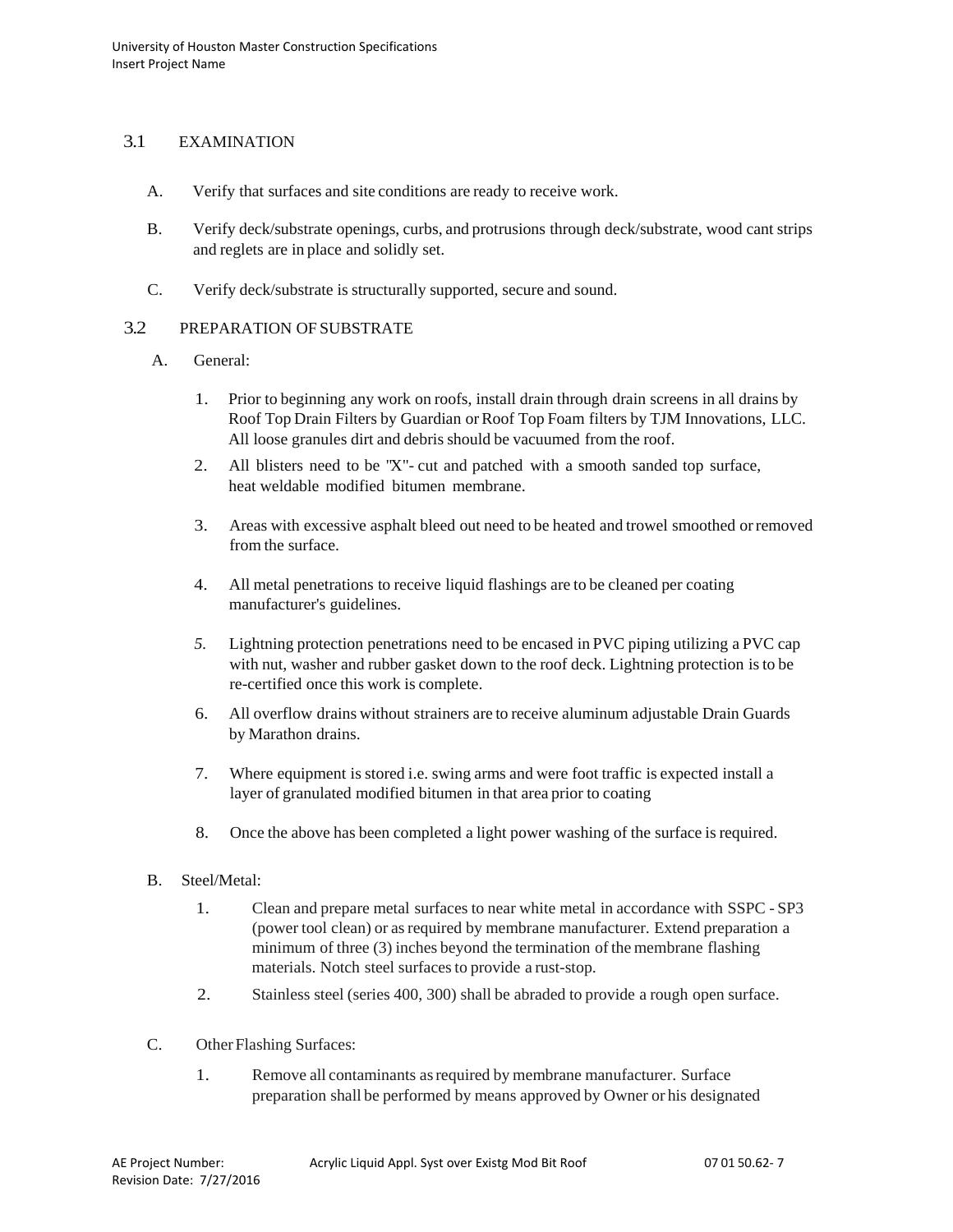Representative.

- D. Finish Leveling, Patching and Crack Preparation
	- 1. General: level low areas with a ply of granulated APP modified bitumen prior to installing the coating.

# **3.3 MEMBRANE APPLICATION**

- A. Application of 2 Coat Reinforced Acrylic Coating System For Field and Flashing work
	- 1. Apply foundation coat at 2.0 gallons per square. Apply mixed base coating to the prepared surface in accordance with manufacturer's written instructions and details. The coating should be rolled or brushed liberally and evenly onto the surface using a broad, even stroke. Install 2.0 gallons of base coating per 100 sq.ft. and embed fabric directly into the coating while still wet. Overlap adjacent runs of fabric 3-inches minimum. Immediately follow with an embedment coat, at a rate of 1.5 gallons per square to create a monolithic membrane
	- 2. Over the cured base coat, apply the mixed top coat in accordance with manufacturer'swritten instructions and details to finish the coating system. The coating should be rolled or brushed liberally and evenly onto the cured base coat using a broad, even stroke.
	- 3. Install 2.0 gallons of finish coating per 100 sq. ft. and allow to cure.

# **3.4 FLASHING APPLICATION**

- A. General:
	- 1. Install flashing system in accordance with the requirements/recommendations of the Membrane manufacturer and as depicted on standard drawings and details. Provide system with base flashing, edge flashing, penetration flashing, counter flashing, and all other flashings required for a complete watertight system.
	- 2. Wherever possible, install the flashings before installing the field membrane to minimize foot traffic over newly installed field membrane.
	- 3. All membrane flashings shall be installed concurrently with the waterproofing membrane asthe job progresses. Temporary flashings are not allowed without prior written approval from the Membrane manufacturer. Should any water penetrate the new waterproofing membrane because of incomplete flashings, the affected area shall be removed and replaced at the contractor's expense.
	- 4. Provide a minimum vertical height of 8" for all flashing terminations. Flashing height shall be at least as high as the potential water level that could be reached as a result of a deluging rain and/or poor slope. Do not flash over existing through-wall flashings, weep holes and overflow scuppers.
	- 5. All flashings shall be terminated asrequired by the Membrane Manufacturer.
- B. Pipes, Conduits, and Unusually Shaped Penetrations:
	- 1. Flash all penetrations using cold fluid-applied un-reinforced acrylic roof coating.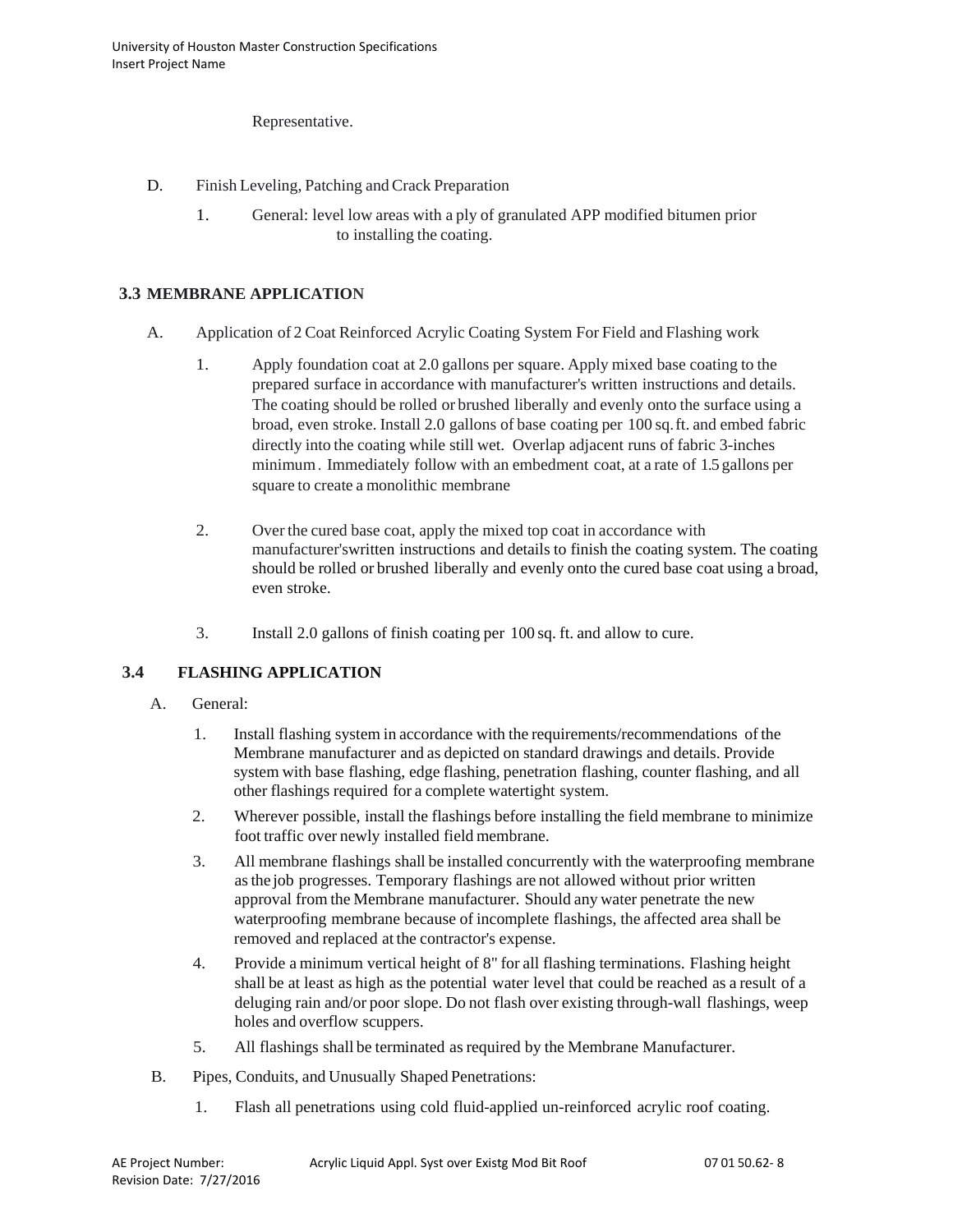Flashing material shall be the same as the field coating as specified by membrane manufacturer.

- C. Flexible Penetrations:
	- 1. Provide a weathertight gooseneck of round cross-section for each penetration or group of penetrations. Set in Water cut-off mastic and secure to the structural substrate.
	- 2. Acceptable gooseneck material is copper, of a sheet weight appropriate for the application.
	- 3. Flash all penetrations using cold fluid-applied reinforced roof coating roof membrane. Flashing material shall be resin as specified by membrane manufacturer with appropriate fleecereinforcement.
	- 4. Flashing istypically constructed as a two-part assembly consisting of a vertical wrap and a horizontal target patch. There must be a minimum of a two (2) inch (5 cm) overlap between vertical and horizontal flashing components.
- D. Walls, Curbs and Base Flashings:
	- 1. Apply mixed base coating to the prepared surface in accordance with manufacturer's written instructions and details. The coating should be rolled or brushed liberally and evenly onto the surface using a broad, even stroke. Install 2.5 gallons of base coating per 100 sq. ft. and allow to cure.
	- 2. Over the cured base coat, apply the mixed top coat in accordance with manufacturer's written instructions and details to finish the coating system. The coating should be rolled or brushed liberally and evenly onto the cured base coat using a broad, even stroke. Install 2.5 gallons of finish coating per 100 sq. ft. and allow to cure.
- E. Drip Edges and Gravel Stops
	- 1. Metal drip edges and gravel stops shall be installed to solid substrate surfaces only. Securement to gypsum-based panels, cementitious stucco, synthetic stucco, wood or metal siding or coping and other similar materials is not acceptable.
	- 2. Flash all drip edges and gravel stops by extending the field membrane all the way to the edge of the exposed face prior to installing the metal edging. Strip in the metal flange with a separate 8-inch wide strip of membrane adhered to both the securement flange and to the field membrane.
	- 3. For conditions where water infiltration behind the exposed drip edge or gravel stop face is possible, install a separate polyester fleece bottom layer positioned behind the face area and

# 3.6 SURFACING AND FINISHES

- A. Approved Finish Surfacing
	- 1. Follow Coating manufacturer's recommendations for coating thickness, application techniques, required primers, environmental limitations, and all other similar considerations.
	- 2. While the finish coat is still wet broadcast sand surfacing into wet surface of coating to provide traction surfacing. Allow finish coat to cure. Once cured seal sand surfacing with an additional coating of finish coat with an application of 1 gallon per 100 square feet.